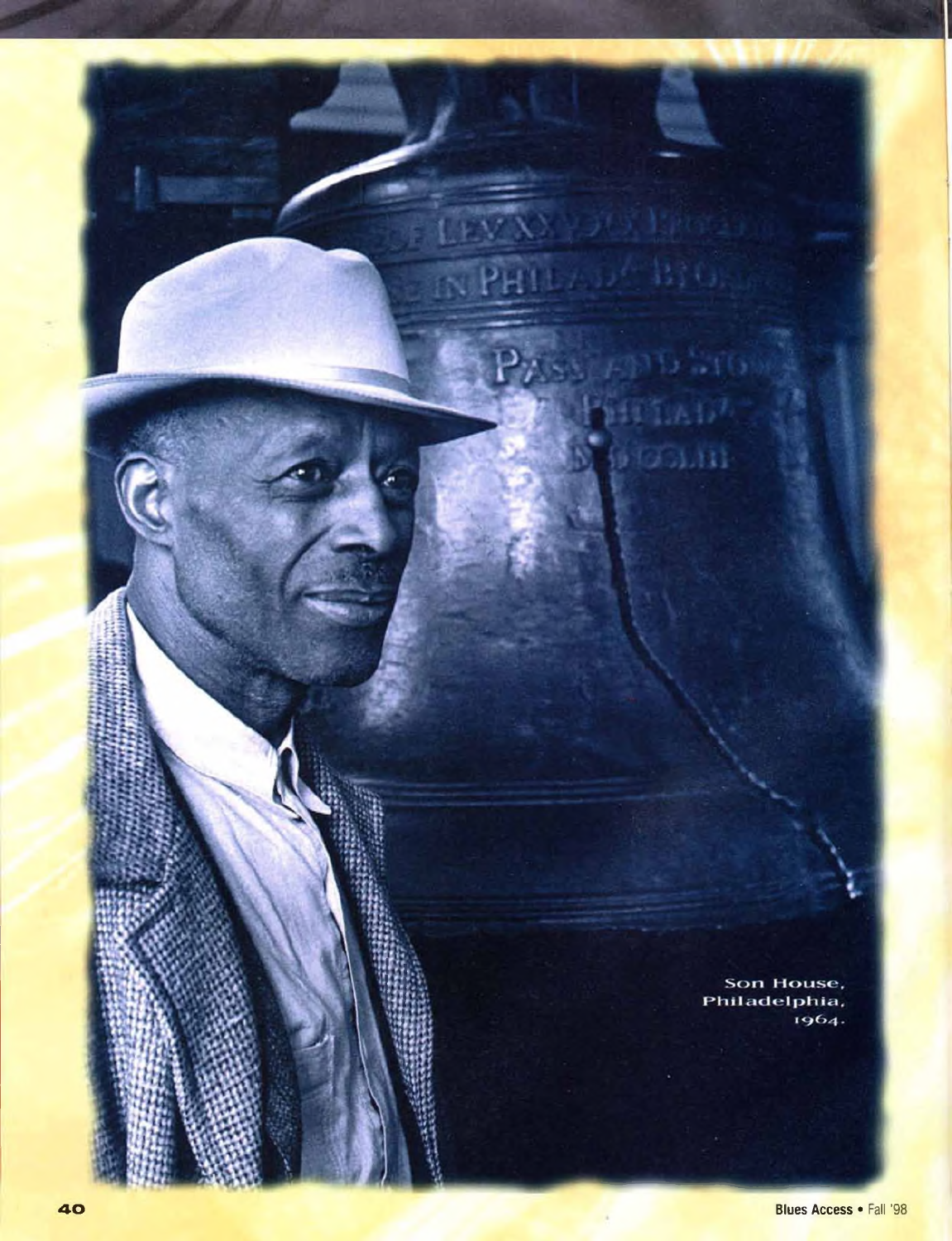# Child is Father to the Man How Al Wilson

Taught Son House

### How to Play

#### Son House

## *by Rebecca Davis photos by Dick Waterman*

ambridge, Massachusetts, is still remembered a<br>
center of the "folk revival" of the early 1960s. Ma<br>
among them — had learned their music from Pete Seeger ambridge, Massachusetts, is still remembered as a center of the "folk revival" of the early 1960s. Many of the scene's denizens — Joan Baez and Tom Rush and Leadbelly. Some of these folk revivalists occasionally played blues; however, the deepest Delta blues styles took a back seat to the lighter and more approachable sounds of Sonny Terry and Brownie McGhee.

There were a few, however, who appreciated the more powerful Delta blues, and their interest was almost fanatical in intensity.

In 1962, a young man named Alan Wilson was living in Cambridge on the fringes of the local folk-music scene. He didn't care much for the popular folk styles; he was more interested in jazz, the first music that caught his attention back in high school and was associated in his mind with the "beatnik" culture of the '50s.

Like the folkies, however, Wilson was discovering the blues. But rather than Leadbelly and McGhee and Terry, Wilson found the blues through *The Best of Muddy Waters*, which a record-collecting friend had played for him. Heavier blues have rarely been recorded, and it is little wonder that what he heard on that album inspired Wilson to devote so much of his musical life to the idiom.

Wilson was only 19, years away from forming the band he would make famous: Canned Heat, best-known for Wilson's hit songs "On the Road Again" and "Going Up the Country," both of which featured his irresistibly pure and delicate vocals. Even before Canned Heat entered Wilson's life, his talent was unmistakable, his prowess astounding, his genius dazzling.

Wilson's fascination with the music became more absorbing with the dusty, scratched 78 discs he turned up, every new album released and each tape that passed around among the local enthusiasts. Every discovery was a revelation. "We had heard a very limited amount of blues compared to what's available today," says his friend David Evans, who was also a part of the Cambridge scene. "Surprisingly, though, we heard a lot of the very greatest, deepest country blues: Son House, Booker White, Robert Johnson, stuff like that."

Eddie "Son" House was one of the most intense blues singers of all. A mentor to both Robert Johnson and Muddy Waters, his work was documented in 1930 by Paramount and again in 1941 and 1942 by folklorist Alan Lomax during his research for the Library of Congress. Reissued on LP, House's recordings gained the appreciation of young white blues fans such as Wilson, who considered them to be among the most impressive in blues history.

Until 1964, Wilson and his fellow blues fanatics believed that House was either dead or lost beyond any hope of "rediscovery." When Booker White came to Cambridge that April for a coffeehouse engagement, Wilson learned through extensive personal interviews that Son House was, in fact, still alive. White claimed that he had seen House in Memphis, a sighting that instigated great excitement. Word got around in the local blues circle that there was an opportunity to bring to light a blues artist known only from 78 rpm discs recorded in the '30s.

That June, Wilson's friend, Phil Spiro, went to Memphis with Dick Waterman, a local photographer and journalist who had known Wilson for a couple of years. Nick Perls, a New York record collector who owned a car and a tape recorder, also went along. It was a quest that has since become legendary. (Wilson himself chose not to go on the search, due in part to his hopes of obtaining gigs in the Cambridge coffeehouse scene. )

Waterman, Spiro and Perls had no luck in Memphis but decided to go on to Mississippi, where they were given a telephone number for House's relatives in Detroit, who informed them that House was actually living in Rochester, New York. The blues researchers left Mississippi and went back north to Rochester, where, on June 23, 1964, they met the man who was the object of their devoted search.

In some ways, Son House was exactly what everyone had hoped for in a rediscovery. He was willing to begin a second career, and he could still sing with all the power that was apparent on his old records. However, House suffered from a senile hand tremor that was compounded by alcoholism, making guitar playing difficult. He hadn't even owned a guitar for several years.

Like many older blues artists in his situation, House, who was about 62 years old at the time his second career began, had not been aware of a blues revival or that he had fans who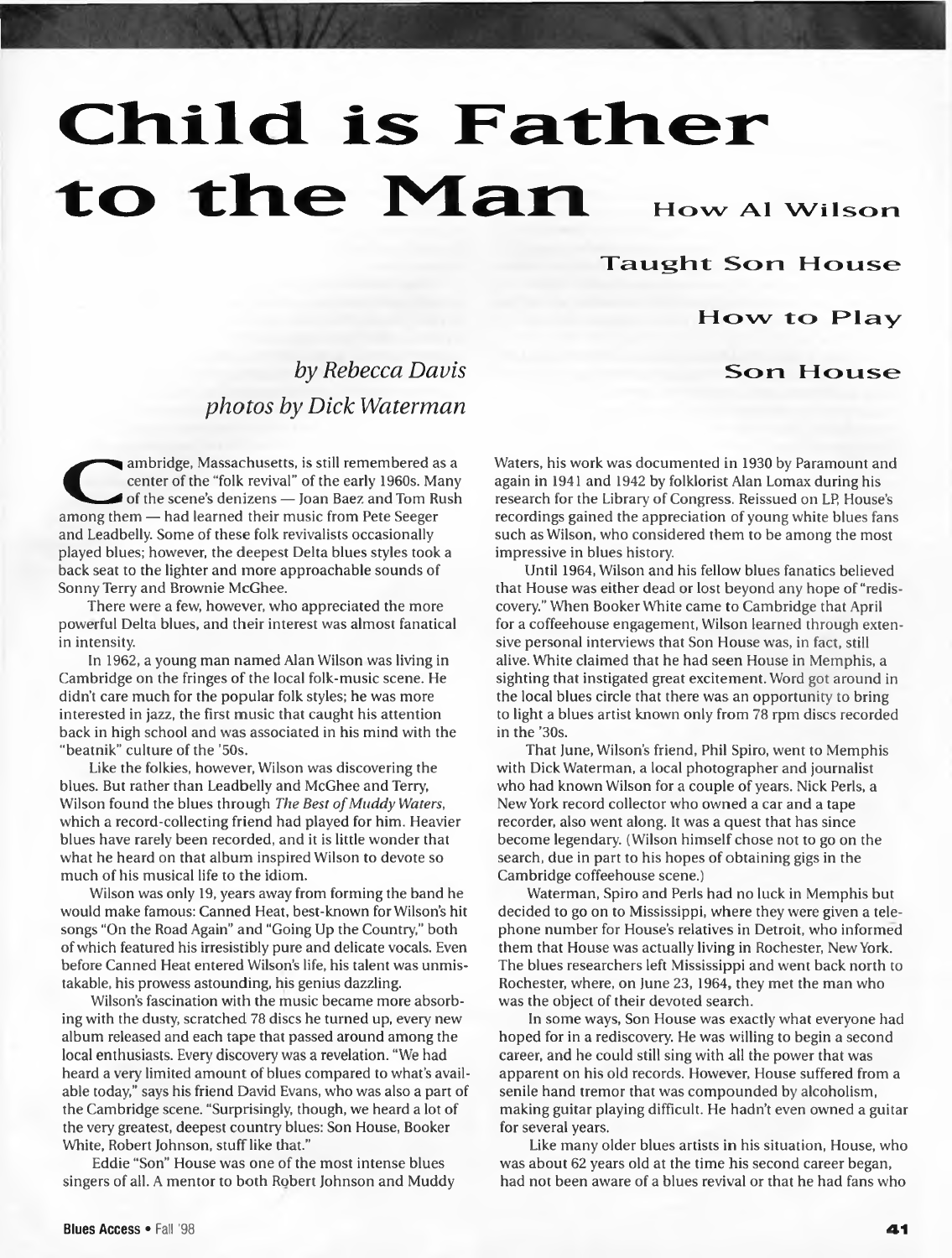considered him a living legend. This interest in his music from these young white "revivalists" came, then, as something of a surprise and a source of bemusement.

After his rediscoverers brought him to Cambridge, House attempted to play a gig at a local coffeehouse. In a letter to Evans, Alan Wilson described the elderly man's condition: "Son arrived in Cambridge with an old-age tremor, making guitar playing impossible unless he was drunk. When drunk he was a gas musically but otherwise incoherent, totally unable to handle a crowd. We put him on medication, which helped some, but his repertoire is now small and that is another hassle.

"At a short gig at the Unicorn when sober he was pathetic. When he was drunk, he a) played the best blues I have heard up to the time, on occasion, b) gave the crowd 10 minute sermons which were not only nonsensical but nearly unintelligible, and c) took as long as five minutes to tune his guitar. After this episode (not catastrophic, as the house numbered but 15-20 at any time) the medication began to take hold, allowing him to play well with less booze, and Newport began to look good. "

Wilson was referring to the Newport Folk Festival, where House tentatively had been scheduled to perform but never actually did. "Son was scheduled to appear Saturday and Sunday afternoons," Wilson continues in his letter. "Unfortunately, on Thursday night he was in the emergency room of a Newport hospital with a) truss b) appendix or c) hernia. I'm still not exactly sure. As of today, Sunday, he remains there.

"Even before this catastrophe Son was tired, homesick and puzzled, and I guess he must be completely out of it by now. (I haven't been allowed in to visit), " Wilson wrote. "Son is still mentally alert and musically vital, but with age has acquired a certain pathos and the type of weakness which leads to alcoholism. (I can't be more precise, you'll just have to meet him.) Death is an obsession, at least when he drinks."

"When we found Son, he was a major-league alcoholic," says Dick Waterman. "He had no motivation to play. If he had a guitar, he would pawn it. He could still sing, though. He could always sing, and he could play slow blues things. "

The fiery bottleneck guitar work on his 1930 recordings was something that had slipped away with time and age.